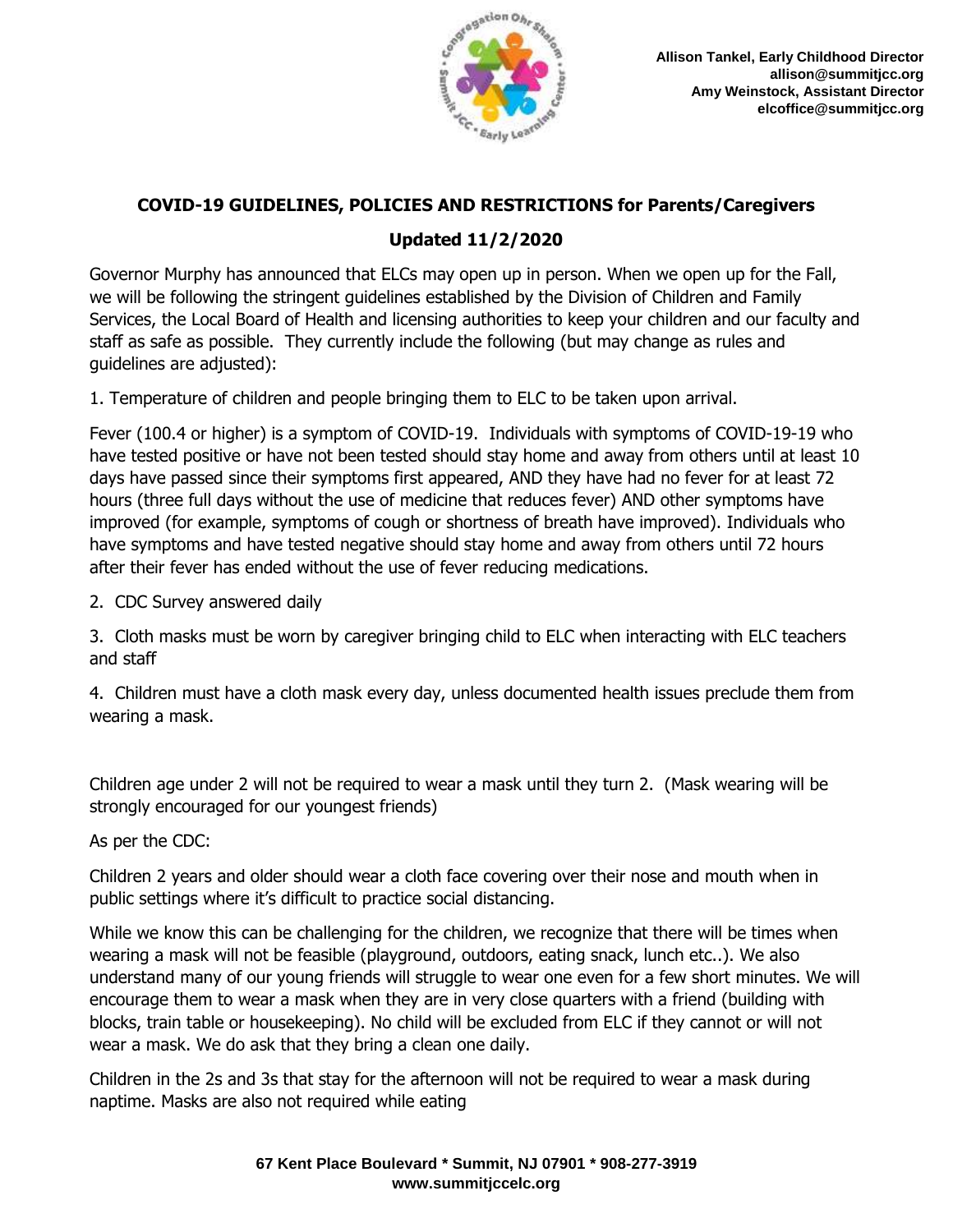

5. Cloth masks must be washed and brought back every day.

6. Children must wash hands with soap and water as soon as they enter the classroom

7. Hands must be washed before entering and exiting the classroom or building

8. Hands must be washed before and after toileting, before and after each toy played with and before and after any food being eaten

9. No outside toys can be brought to ELC

10. All blankets/towels must be washed and brought back to ELC daily

11. A child with any symptom other than fever, whether allergy or not must go home until they are 48 hours symptom free (or bring in a doctor's note saying they are not contagious).

12. If a child has a fever of 99.5 or higher during the day, they will need to go home. Fever of 100.4 or higher is a symptom of COVID-19. Individuals with symptoms of COVID-19 who have tested positive or have not been tested should stay home and away from others until at least 10 days have passed since their symptoms first appeared, AND they have had no fever for at least 72 hours (three full days without the use of medicine that reduces fever) AND other symptoms have improved (for example, symptoms of cough or shortness of breath have improved). Individuals who have symptoms and have tested negative should stay home and away from others until 72 hours after their fever has ended without the use of fever reducing medications.

13. Each class will be assigned a certain bathroom and only use that bathroom

14. If a child presents with symptoms or fever during the ELC day they will be brought to the sick room until a caregiver picks them up

15. There are no parents or visitors allowed in the ELC during the ELC day. The only people allowed are the ELC Staff.

16. If a child arrives late, they will be met at the door and the above procedures will be followed

17. If a child needs to leave early, they will be brought to the door to meet their caregiver

18. Parents/children will not be allowed on the playground before or after ELC

19. Bathrooms cannot be used by parents/caregivers at any time or by children once ELC is dismissed

20. Pick up and drop off will be at staggered times

21. Children will remain in their classrooms throughout the day unless they go to the playground or multi-purpose room. The MPR and playground will be cleaned and disinfected in between groups

22. Each class will have (2) two teachers and a maximum of (12) twelve children

23. Classes will not be permitted to interact with other classes. They are "their own family unit"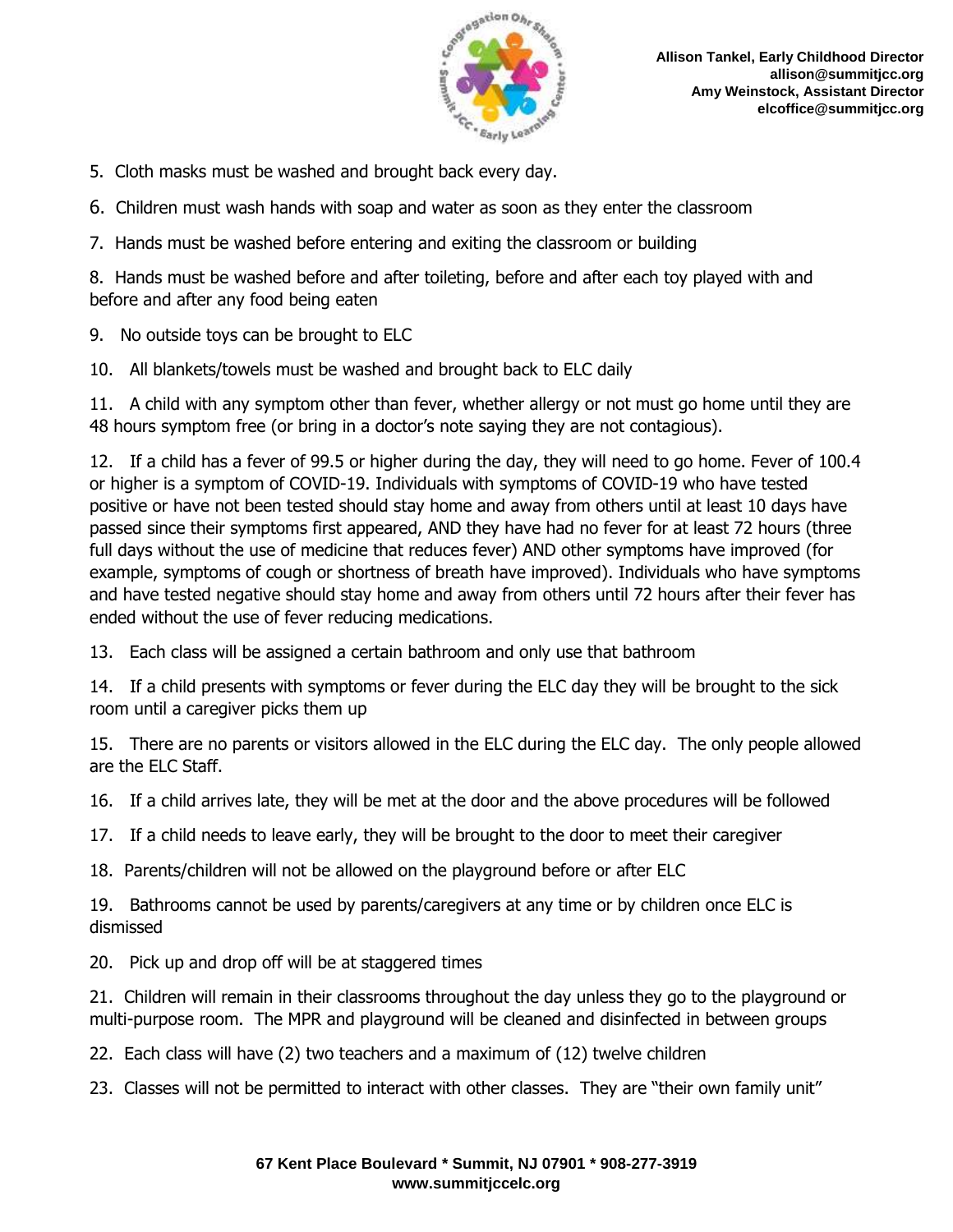

24. Large group gatherings will only be held outside and socially distanced from each other

25. Shabbat services will be held outside weather permitting otherwise it will be zoomed in to each classroom

- 26. Children will eat lunch and snacks in their classrooms
- 27. Each child will have their own set of art supplies (markers, crayons, paint brushes, scissors, etc.)
- 28. Teacher supplies will all be in their individual classrooms
- 29. All teachers are required to wear a cloth mask at all times

30. Teachers will eat lunch in their own classrooms as they usually do. All teachers will be fever checked and CDC surveyed upon entering the building

32. Teachers are only allowed in their assigned classrooms throughout the day. This includes before and after ELC

33. Similar to the children, if a teacher has an exposure to COVID-19, they will need to quarantine and be tested

34. The same medical guidelines that apply to the children also apply to the staff

In addition to the above guidelines, there will be no soft toys allowed, and all toys will be cleaned after each use. Highly frequented and touched areas will be cleaned multiple times throughout the day. Each room will be disinfected after the children leave at the end of the day. Rooms such as the multi-purpose room and playground will be cleaned/sanitized between groups.

As you know, the state of New Jersey is continually updating the travel guidelines to help slow further spread of COVID-19 in the New Jersey area.

If you have traveled to any of the states listed on the New Jersey travel guidelines, you are required to quarantine for a period of 14 days consistent with the New Jersey mandate.

We ask that you please notify us as soon as possible if you and your family have traveled to or have been in contact with anyone that has traveled to any of the quarantined states listed in the mandate.

We recognize this may be an inconvenience for you. Adhering to these rules ensure the continued health and wellbeing of everyone in the ELC community.

We also ask that you notify us if you, anyone in your family or anyone you have been in contact with has tested positive for COVID-19. Out of precaution and in alignment with the government mandate by the State of New Jersey, our policies require that you will need to stay home for 14 days, be tested for COVID-19, and/or follow the directions given by the Summit, New Jersey Department of Health.